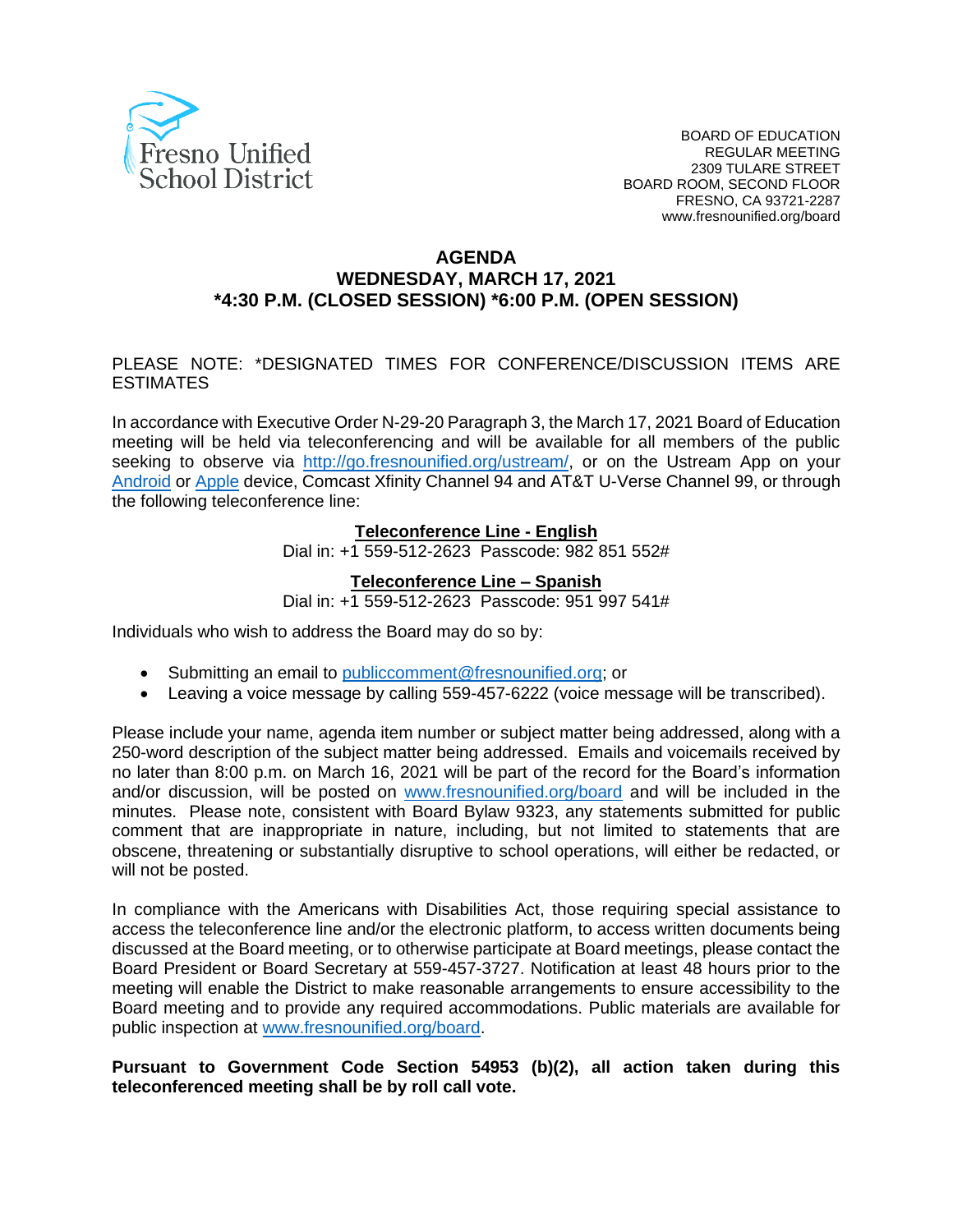**\*4:30 P.M**.

**CALL** Meeting to Order

**OPPORTUNITY** for Public Comment on Closed Session Agenda Items **RECESS** to Cabinet Room for Closed Session to discuss the following:

- 1. Student Expulsions Pursuant to Education Code Section 35146.
- 2. Conference with Labor Negotiator (Government Code Section 54957.6); FUSD Negotiator(s): Paul Idsvoog; Employee Organizations(s): FTA, CSEA, Chapter 125, CSEA, Chapter 143, SEIU, Local 521, FASTA/SEIU, Local 521/CTW, CLC, Fresno Unified Building & Construction Trades/FTA; International Association of Machinists and Aerospace Workers (IAMAW), Unrepresented Employees: All Management, Confidential, and Supervisory Employees.
- 3. Public Employee Discipline/Dismissal/Release/Reassignment/Resignation.
- 4. Public Employment/Appointment (Government Code Section 54957).
	- a. Executive Director
	- b. Principal
- 5. Conference with Legal Counsel Existing Litigation (Government Code Section 54956.9 (d)(1)).
	- a. L.E. vs. Fresno Unified School District Fresno Superior Court No. 17CECG03227 Claim No. 17-0215-0022
- 6. Conference with Legal Counsel Anticipated/Pending/Threatened Litigation (Government Code Section 54956.9(d)(2)).
	- a. Potential Case: One (1)
	- b. Dianna Googooian v. Fresno Unified Workers' Compensation Fresno Unified Case No. 2015-0253, 2015-0252
	- c. Maritza Lugo v. Fresno Unified Workers' Compensation Fresno Unified Case No. 2017-0174
- 7. Conference with Legal Counsel regarding potential initiation of litigation pursuant to (Government Code Section 54956.9(d)(4)).
	- a. Potential Case: One (1)

**\*6:00 P.M., RECONVENE** and report action taken during Closed Session, if any.

### **HEAR Reports from Student Board Representatives**

An opportunity is provided to hear comments/reports from Student Board Representatives from DeWolf High School. Contact person: Kim Mecum, 457- 3731.

### **HEAR Report from Superintendent**

### **BOARD/SUPERINTENDENT COMMUNICATION**

## **OPPORTUNITY for Public Comment on Consent Agenda Items**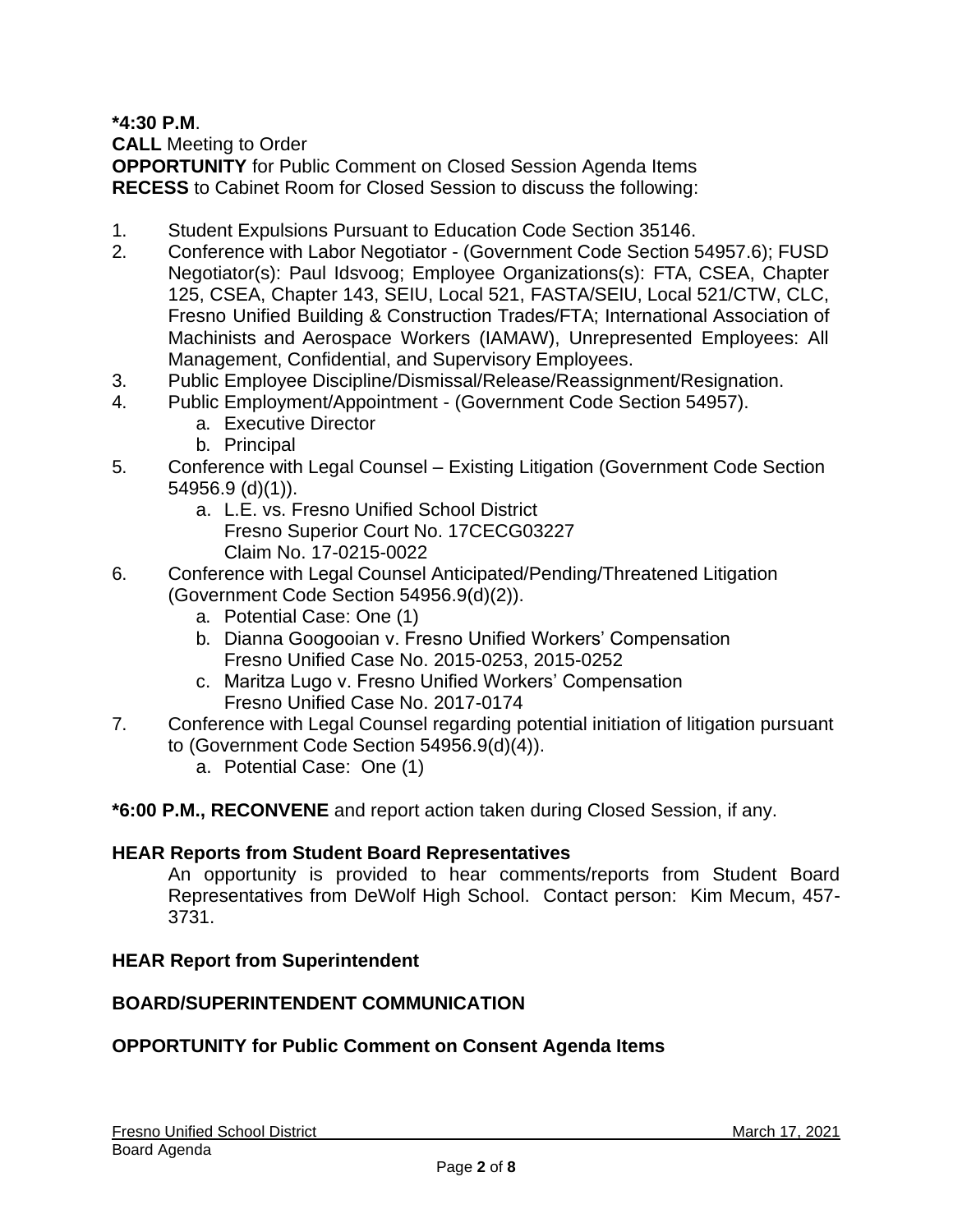**ALL CONSENT AGENDA** items are considered routine by the Board of Education and will be enacted by one motion. There will be no separate discussion of items unless a Board member so requests, in which event, the item(s) will be considered following approval of the Consent Agenda.

# **A. CONSENT AGENDA**

### **A-1, APPROVE Personnel List**

Included in the Board binders is the Personnel List, Appendix A, as submitted. The Superintendent recommends approval. Fiscal impact: There is no fiscal impact to the district at this time. Contact person: Paul Idsvoog, telephone 457-3548.

#### **A-2, ADOPT Resolution Proclaiming April 2021 as "Remembrance of the Existence of the Armenian Genocide**

Included in the Board binders is a resolution proclaiming the month of April 2021 as Remembrance of the Existence of the Armenian Genocide – as remembrance of those forever affected by the Armenian Genocide –and urges our schools and individual citizens to never forget these crimes against humanity. The Superintendent recommends adoption. Fiscal impact: There is no fiscal impact to the district at this time. Contact person: David Chavez, telephone 457-3566.

### **A-3, ADOPT Resolution to Honor the Life of Activist Dolores Huerta**

Included for the Board's consideration and adoption is a resolution to Honor the Life of Activist Dolores Huerta. On July 19, 2018 Governor Jerry Brown signed Assembly Bill (AB) 2644, which designates April 10 of each year as Dolores Huerta Day. On Dolores Huerta Day, all public schools and educational institutions are encouraged to conduct exercises remembering the life of Dolores Huerta, recognizing her accomplishments, and familiarizing pupils with the contributions she made to this state. The Superintendent recommends adoption. Fiscal impact: There is no fiscal impact to the district at this time. Contact person: David Chavez, telephone 457-3566.

### **A-4, ADOPT Resolution Proclaiming April 2021 as School Library Month**

School Library Month is a celebration by the American Association of School Librarians. During the month of April, teacher librarians and library media technicians are encouraged to create activities to support their school and local community in celebrating the essential role of strong school library programs. The Superintendent recommends adoption. Fiscal impact: There is no fiscal impact to the district at this time. Contact person: Kim Mecum, telephone 457-3731.

### **A-5, APPROVE Minutes from Prior Meetings**

Included in the Board binders are draft minutes for the February 10, 2021 Special Board Meeting and the February 17, 2021 Regular Board Meeting. The Superintendent recommends approval. Fiscal impact: There is no fiscal impact to the district at this time. Contact person: Superintendent, Dr. Robert G. Nelson, telephone 457-3884.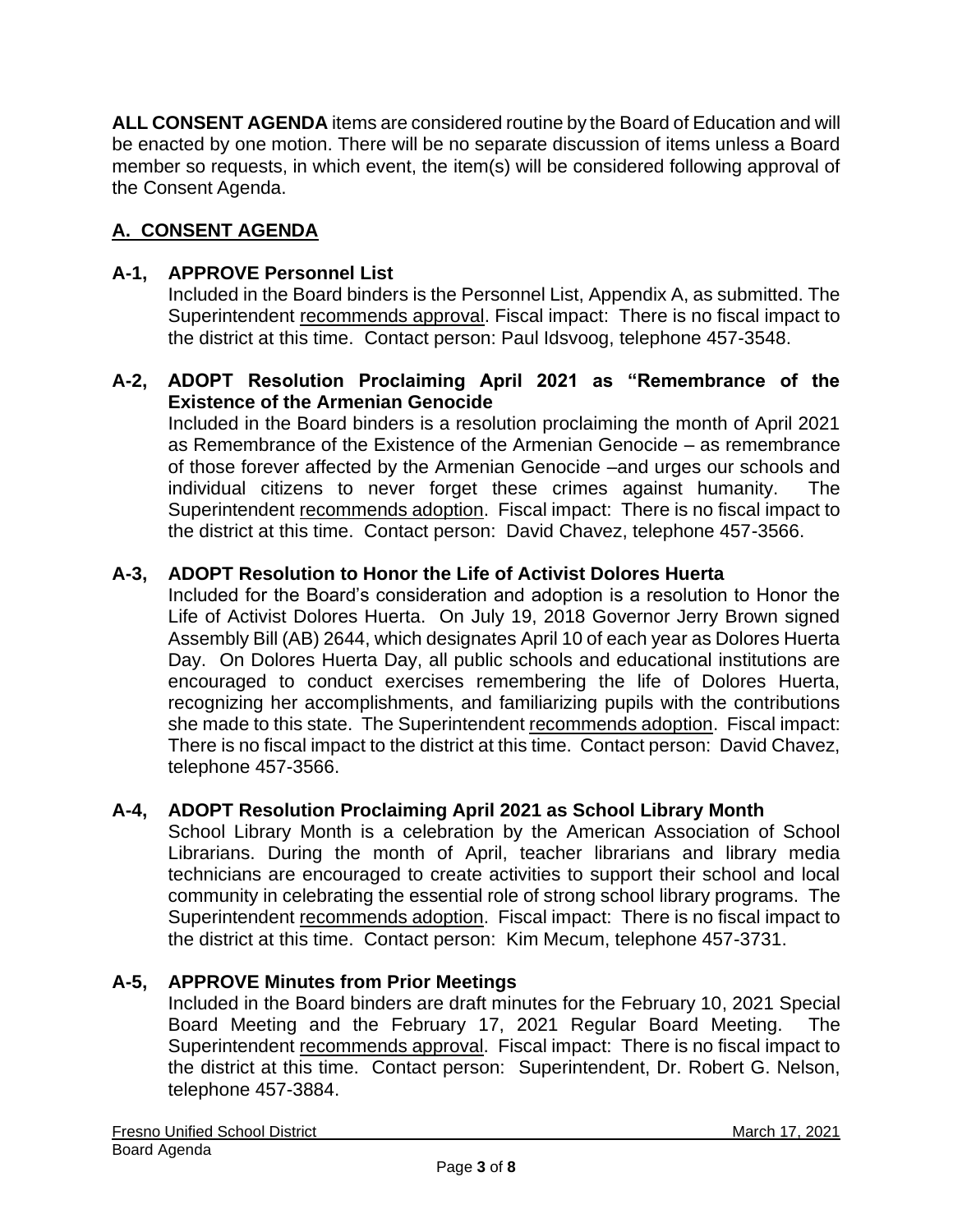### **A. CONSENT AGENDA – continued**

#### **A-6, APPROVE Property and Liability Insurance for 2021/22**

Included in the Board binders is a summary of quotations received from the district's insurance broker, Marsh & McLennan Agency, for the district's various forms of coverage. For renewal is coverage related to Property, General Liability, Designated Lessees, Excess Liability and Cyber requirements. The policy period will extend from April 01, 2021 through March 31, 2022. The Superintendent recommends approval. Fiscal impact: Sufficient funds are available in the district's Liability Internal Service Fund. Contact person: Santino Danisi, telephone 457- 6226.

#### **A-7, APPROVE Award of Bid 21-28, Sunnyside High School Boilers Replacement** Included in the Board binders is information on Bid 21-28, for the replacement of two existing boilers at Sunnyside High School. The equipment is recommended for replacement based on evaluation of greatest need including age, condition, cost of repairs, regulatory requirements, and health and safety. The new equipment will improve energy efficiency, heating and cooling capacity, and system reliability. Staff recommends award to the lowest responsive, responsible bidder: New England Sheet Metal and Mechanical Co. (Fresno, California) \$462,485. The Superintendent recommends approval. Fiscal impact: Sufficient funds in the amount of \$462,485 are available in the Measure Q Fund. Contact person: Karin Temple, telephone 457-3134.

#### **A-8, APPROVE Award of Bid 21-30, Leased Lit or Dark Fiber Point to Point Connection**

Included in the Board binders is information on Bid 21-30, to establish a five-year contract to lease a lit or dark fiber connection between the CENIC node at 1111 Van Ness Ave, Fresno, CA 93721 and the Fresno Unified School District Education Center at 2309 Tulare Street, Fresno, CA 93721. This data connection provides a connection from the District's Education Center to the CENIC node for a loadbalanced internet connection. Staff recommends award of a five-year contract to the lowest responsive, responsible bidder: CVIN, LLC. dba Vast Networks (Fresno, California) \$ 75,000. The Superintendent recommends approval. Fiscal impact: Sufficient funds in the amount of \$7,500 are available in the Technology Services Department E-Rate Fund and \$67,500 will be provided through the Federal E-Rate Program. Contact person: Tami Lundberg, telephone 457-3560.

#### **A-9, APPROVE Award of Bid 21-32, Hamilton and Wawona K-8 Schools Safety and Security Camera Improvements**

Included in the Board binders is information on Bid 21-32, for the installation of district provided high-definition security cameras, digital video recorders and associated equipment at Hamilton and Wawona K-8 Schools. After installation, all school sites will have received new standard high-definition video monitoring systems critical to the Board's prioritization of safety and security. Staff recommends award to the lowest responsive, responsible bidder: Viking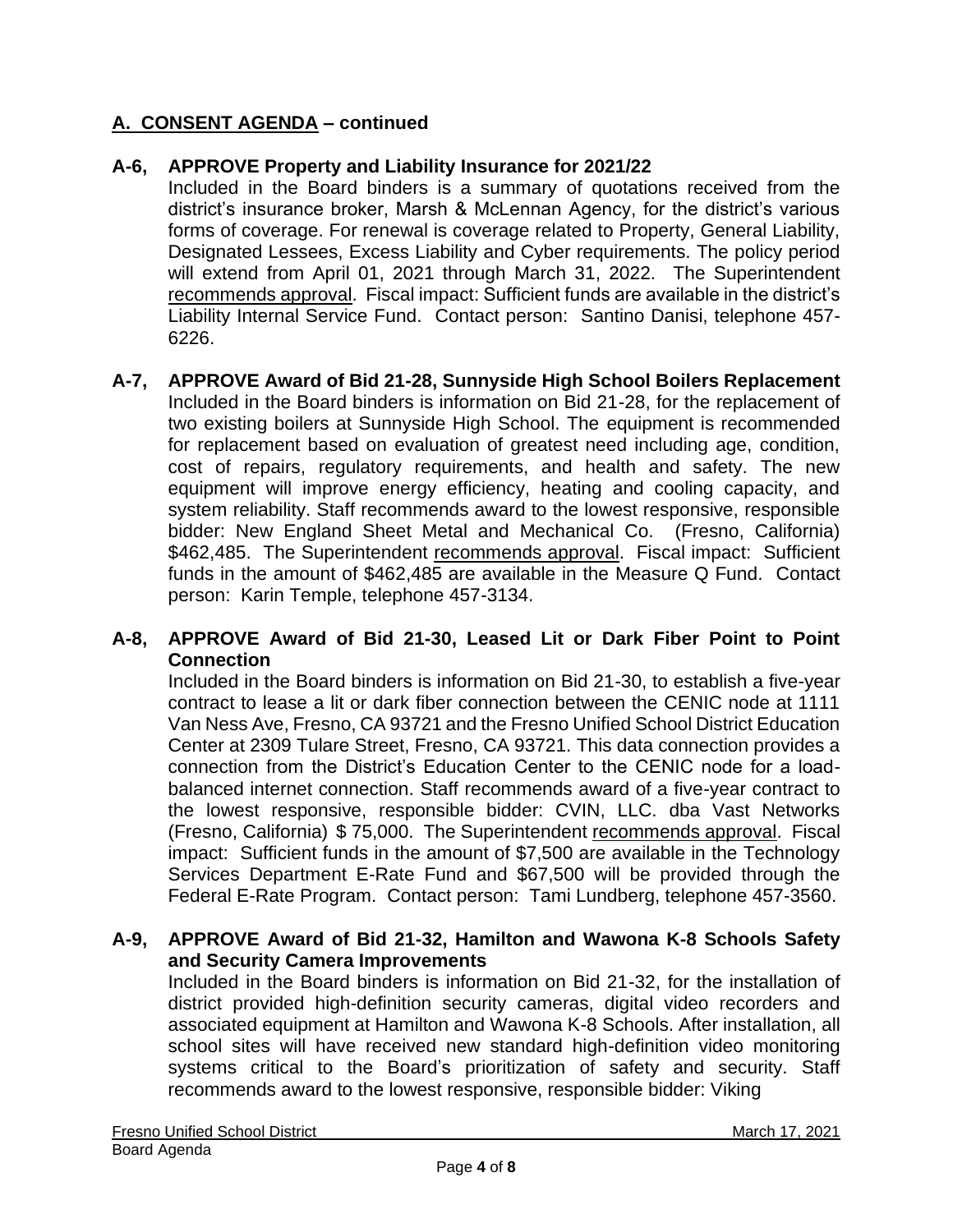### **A. CONSENT AGENDA – continued**

Enterprises (Fresno, California) \$170,500. The Superintendent recommends approval. Fiscal impact: Sufficient funds in the amount of \$65,500 are available in the Measure X Fund for Hamilton K-8 and \$105,000 in the Measure K Fund for Wawona K-8. Contact person: Karin Temple, telephone 457-3134.

**A-10, APPROVE Award of Bid 21-33, Multipurpose Room Audio/Visual System Upgrades at Various School Sites: Burroughs, Centennial and Sunset Elementary Schools; and Ahwahnee and Scandinavian Middle Schools**  Included in the Board binders is information on Bid 21-33, for upgraded audio/visual (A/V) systems in the multipurpose rooms (cafeterias) at Burroughs, Centennial and Sunset Elementary Schools, and Ahwahnee and Scandinavian Middle Schools. The project includes the replacement of projectors, installation of motorized projection screens, and new public address systems. Replacement is based on an evaluation of need and will continue throughout the district to provide equity in critical systems. Staff recommends award to the lowest responsive, responsible bidder: EIDIM Group, Inc. (San Ramon, California) \$215,378. The Superintendent recommends approval. Fiscal impact: Sufficient funds in the amount of \$215,378 are available in the Measure Q Fund. Contact person: Karin Temple, telephone 457-3134.

#### **A-11, APPROVE Award of Bid 21-34, Ventura and 10th South Campus Site and Tenant Improvements, Buildings C and D**

Included in the Board binders is information on Bid 21-34, for general site improvements and remodeling of office spaces at the Ventura and 10th South Campus, Buildings C and D, to accommodate use by district central office staff. The Health Services, Prevention and Intervention, and Special Education Departments are planned to move into the improved office space in Fall 2021. Staff recommends award to the lowest responsive, responsible bidder: Ardent General, Inc. (Fresno, California) \$5,545,109. The Superintendent recommends approval. Fiscal impact: Sufficient funds in the amount of \$5,545,109 are available in the Measure X Fund. Contact person: Karin Temple, telephone 457-3134.

### **A-12, APPROVE Proposed Revisions for Board Policies**

Included in the Board binders are proposed revisions for the following four Board Policies (BP):

- BP 1340 Access to District Records
- BP 5131 Conduct
- BP 6145 Extracurricular and Cocurricular Activities
- BP 6146.1 High School Graduation Requirements/Standards of Proficiency

These revisions meet the legal mandates recommended by the California School Boards Association and best practices. The Superintendent recommends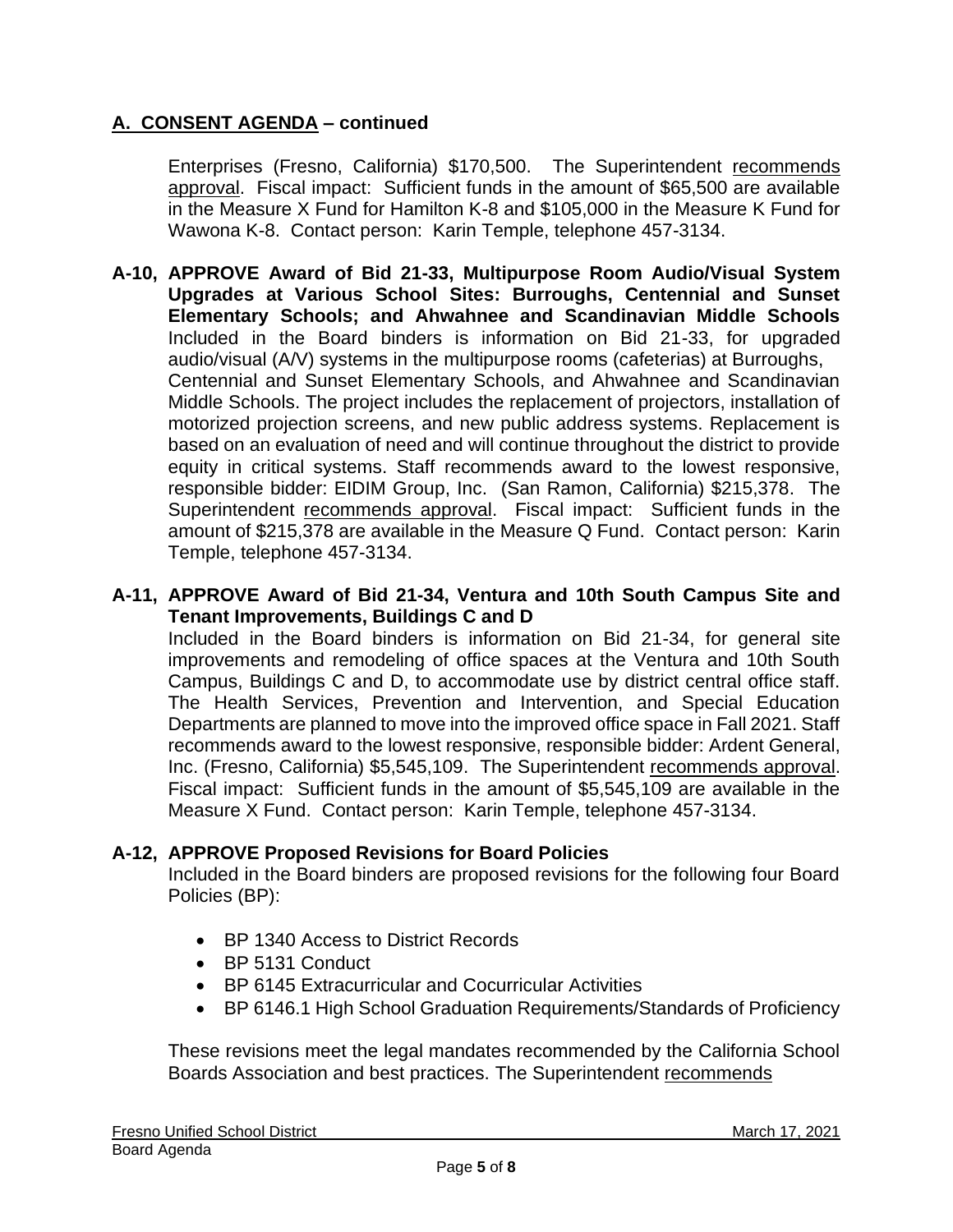### **A. CONSENT AGENDA – continued**

approval. There is no fiscal impact to the district at this time. Contact person: David Chavez, telephone 457-3566.

#### **A-13, RATIFY Grant Application to the California Department of Education**

It is recommended the Board ratify submission of a grant application to the California Department of Education 2020 National School Lunch Program Equipment Assistance Grant. The grant provides funding to help schools serve healthier meals, provide meal service during pandemic or natural disaster, improve food safety, and help support the establishment, maintenance, or expansion of the School Breakfast Program. The district is requesting funding to support the purchase of a new meal delivery truck to replace an inoperable 1999 model. The Superintendent recommends ratification. Fiscal impact: The grant will provide up to \$100,000 for the purchase of the delivery truck; additional funding is available in the Cafeteria Fund to support the approximate \$135,000 vehicle cost. Contact person: Karin Temple, telephone 457-3134.

#### **A-14, RATIFY Grant Application to the 2021 Fresh Fruit and Vegetable Program**

Ratification is requested for the district's grant application to the 2021 Fresh Fruit and Vegetables Program (FFVP) through the California Department of Education. The FFVP provides funding to support daily fresh fruit and vegetable snacks for students at participating elementary and K-8 schools. Funding is sought for 69 schools that meet the eligibility criteria of 50% or more students eligible for free/reduced-price meals; grant awards will be based on these percentages. The Superintendent recommends ratification. Fiscal impact: The grant will fund \$50- \$75 per student for purchase of fruits and vegetables. Contact person: Karin Temple, telephone 457-3134.

#### **END OF CONSENT AGENDA (ROLL CALL VOTE)**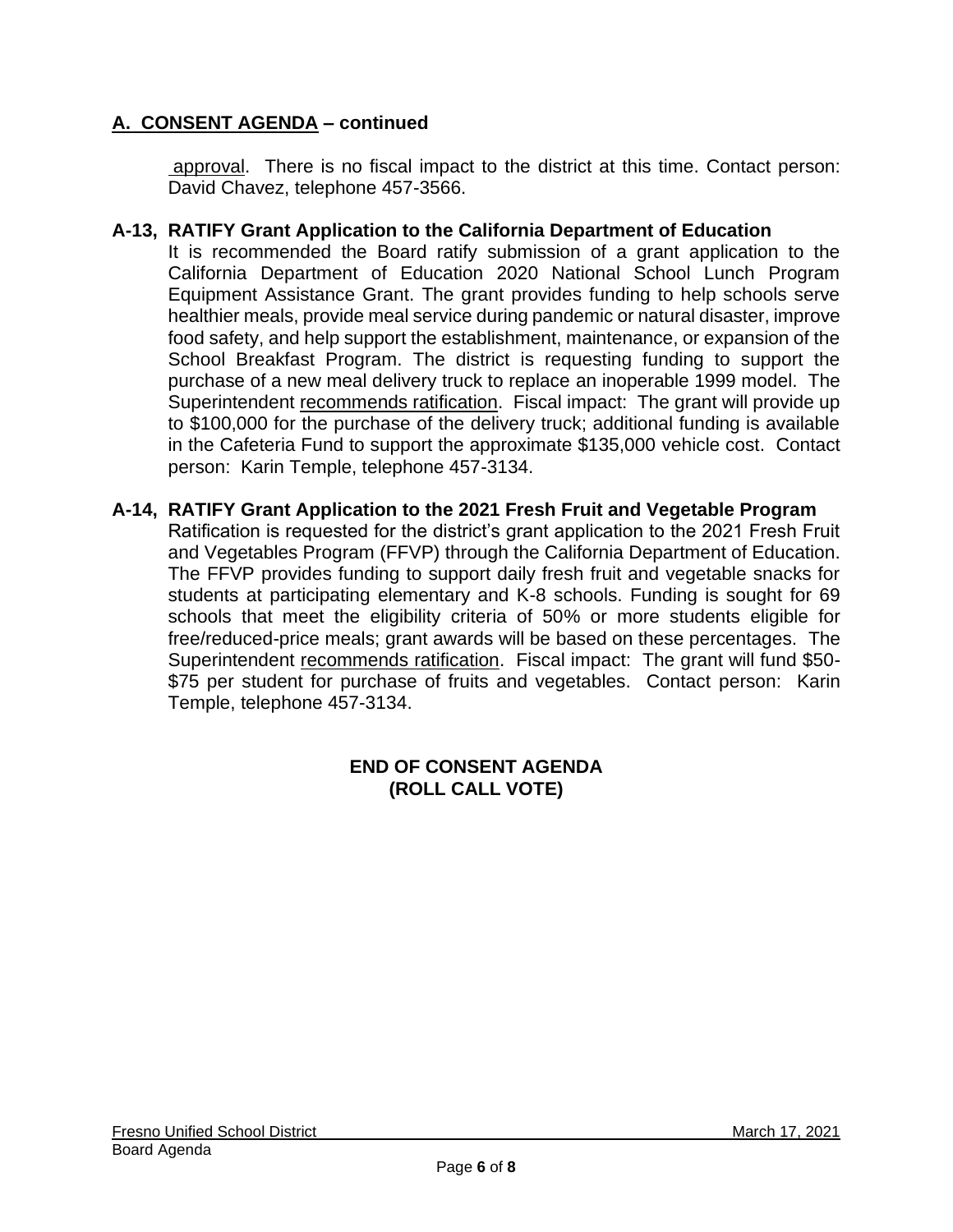## **UNSCHEDULED ORAL COMMUNICATIONS**

In accordance with Executive Order N-29-20 Paragraph 3, the March 17, 2021 Board of Education meeting will be held via teleconferencing. Individuals who wish to address the Board may do so by:

- Submitting an email to [publiccomment@fresnounified.org;](mailto:publiccomment@fresnounified.org) or
- Leaving a voice message by calling 559-457-6222 (voice message will be transcribed).

Please include your name, agenda item number or subject matter being addressed, along with a 250-word description of the subject matter being addressed. Emails and voicemails received by no later than 8:00 p.m. on March 16, 2021 will be part of the record for the Board's information and/or discussion, will be posted on [www.fresnounified.org/board](http://www.fresnounified.org/board) and will be included in the minutes. Please note that consistent with Board Bylaw 9323, any statements submitted for public comment that are inappropriate in nature, including, but not limited to statements that are obscene, threatening or substantially disruptive to school operations, will either be redacted, or will not be posted.

Members of the public with questions on school district issues may submit them in writing. The Board will automatically refer to the Superintendent any formal requests that are brought before them at this time. The appropriate staff member will furnish answers to questions.

# **B. CONFERENCE/DISCUSSION AGENDA**

## **\*6:45 P.M.**

## **B-15, PRESENT and DISCUSS the 2021/22 Strategic Budget Development**

The Board of Education has discussed the Governor's proposed Budget and the potential impacts on Fresno Unified, as well as the strategic budget development process, at the following Board of Education meetings:

- January 20, 2021 February 17, 2021
- February 03, 2021 March 10, 2021

On March 17, 2021, staff and the Board will continue budget development discussions. Fiscal impact: Not available at this time. Contact person: Santino Danisi, telephone 457-6226.